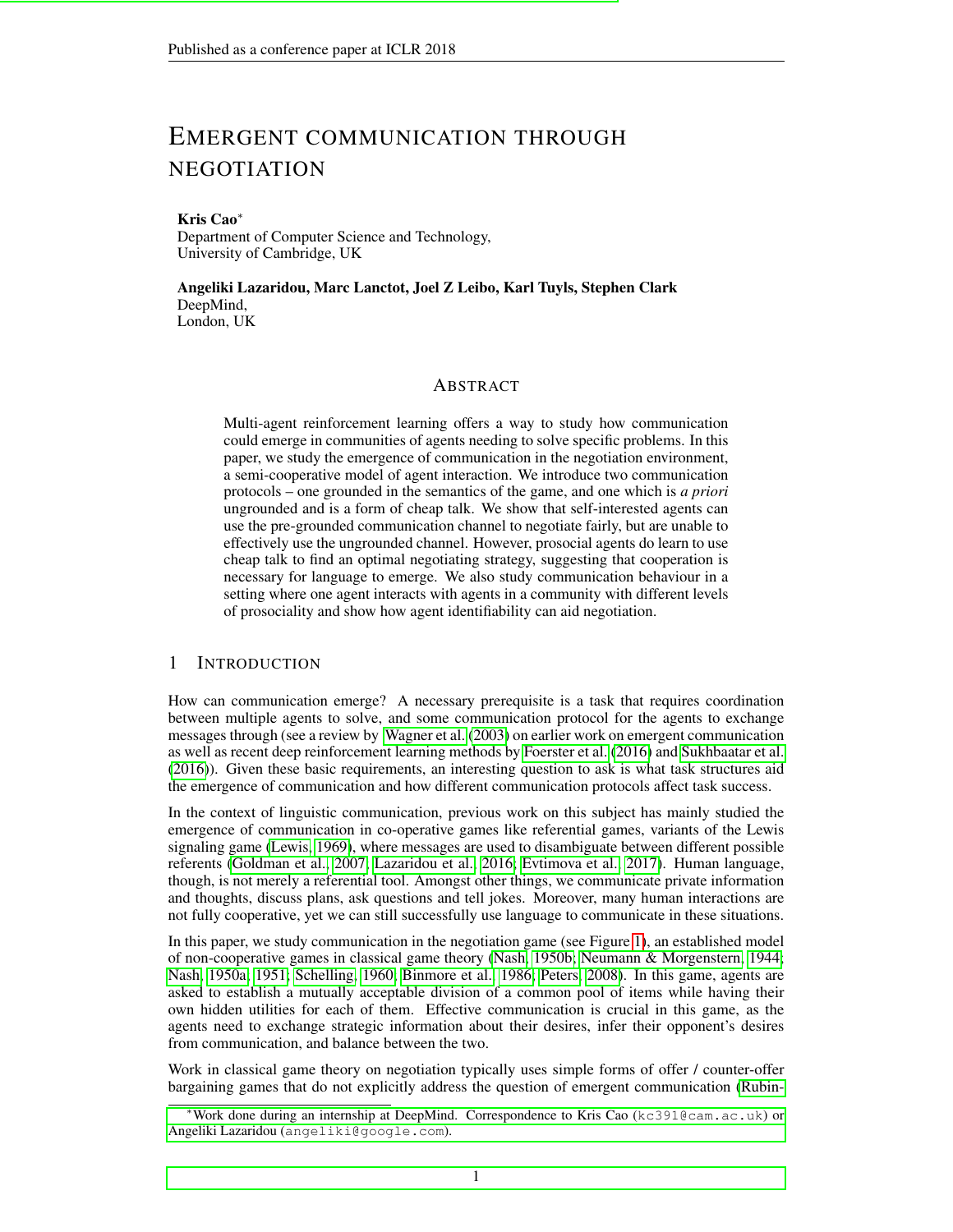<span id="page-1-0"></span>

Figure 1: High-level overview of the negotiation environment that we implement. Agent A consistently refers to the agent who goes first.

[stein, 1982\)](#page-11-7). Recent work on deep multi-agent reinforcement learning (MARL) has shown great success in teaching agents complex behaviour without a complex environment simulator or demonstration data [\(Panait & Luke, 2005;](#page-11-8) [Busoniu et al., 2008;](#page-10-4) [Tuyls & Weiss, 2012;](#page-12-3) [Silver et al., 2017;](#page-12-4) [Leibo et al., 2017\)](#page-11-9). By repeatedly interacting with other agents learning at the same time, agents can gradually bootstrap complex behaviour, including motor skills [\(Bansal et al., 2017\)](#page-10-5) and linguistic communication [\(Lazaridou et al., 2016;](#page-11-1) [Havrylov & Titov, 2017\)](#page-10-6).

We apply techniques from the MARL literature and train agents to negotiate using task success as the only supervision signal.<sup>[1](#page-1-1)</sup> We show that, when communicating via a task-specific communication channel with inherent semantics, selfish agents can learn to negotiate fairly and divide up the item pool to the agents' mutual satisfaction. However, when communicating via cheap talk (Crawford  $\&$ [Sobel, 1982;](#page-10-7) [Farrell & Rabin, 1996\)](#page-10-8), a task-independent communication channel consisting of sequences of arbitrary symbols similar to language, selfish agents fail to exhibit negotiating behaviour at all. On the other hand, we show that cheap talk can facilitate effective negotiation in prosocial agents, which take the other agent's reward into consideration, providing experimental evidence that cooperation is necessary for language emergence [\(Nowak & Krakauer, 1999\)](#page-11-10).

The above results are obtained from paired agents interacting exclusively with each other. In more realistic multi-agent scenarios, agents may interact with many other agents within a society. In these cases, cheap talk can have a significant effect on the evolutionary dynamics of the population [\(Rob](#page-11-11)[son, 1990\)](#page-11-11) as well as the equilibria, stability, and basins of attractions [\(Skyrms, 2002\)](#page-12-5). Furthermore, it is well-known that, unless trained in a diverse environment, agents overfit to the their specific opponent or teammate [\(Lanctot et al., 2017\)](#page-11-12). Inspired by these considerations, we perform experiments where agents interact with many agents having different prosociality levels, and find that being able to identify and model other agents' beliefs aids the negotiation success. This is consistent with experiments using models based on Theory of Mind: boundedly rational agents can collectively benefit by making inferences about the sophistication levels and beliefs of their opponents, and there is evidence that this occurs in human behavior [\(Yoshida et al., 2008\)](#page-12-6).

# 2 GAME SETTING

## <span id="page-1-2"></span>2.1 NEGOTIATION ENVIRONMENT

The negotiation task is based on the set-up of [Lewis et al.](#page-11-13) [\(2017\)](#page-11-13), itself based on [DeVault et al.](#page-10-9) [\(2015\)](#page-10-9). Agents are presented with three types of items: *peppers*, *cherries* and *strawberries*. At each round (i) an item pool is sampled uniformly, instantiating a quantity (between 0 and 5) for

<span id="page-1-1"></span><sup>&</sup>lt;sup>1</sup>[Moody & Saffell](#page-11-14) [\(2001\)](#page-11-14) also applied reinforcement learning with non-linear function approximators to economic problems. They trained a recurrent agent to trade securities on the open market using policy gradient methods, similarly to us. However, our agents must create the market from scratch - as there are no established buyers and sellers, the agents participating in the exchange must learn how to make optimal bids.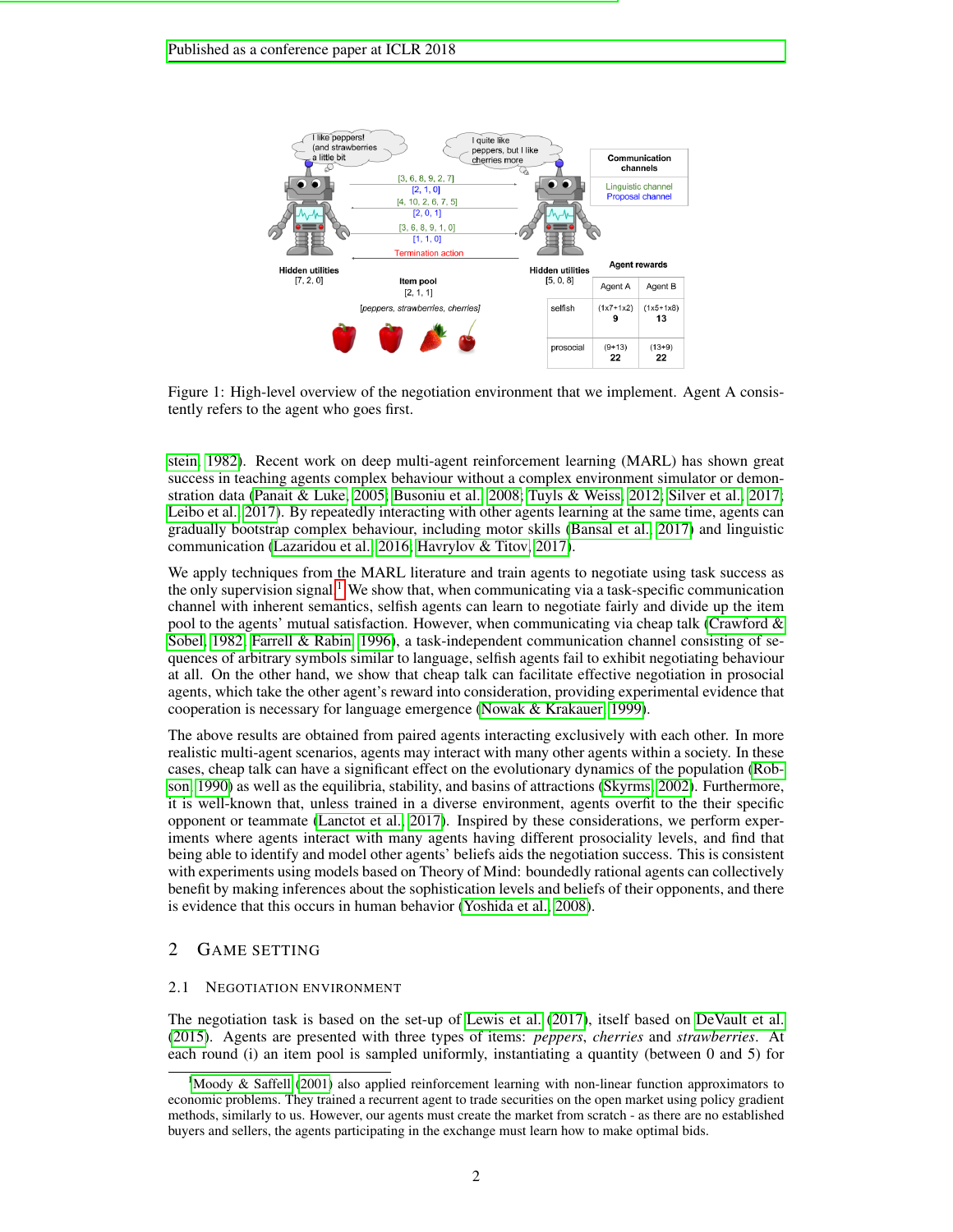each of the types and represented as a vector  $i \in \{0...5\}^3$  and (ii) each agent j receives a utility function sampled uniformly, which specifies how rewarding one unit of each item is (with item rewards between 0 and 10, and with the constraint that there is at least one item with non-zero utility), represented as a vector  $u_j \in \{0...10\}^3$ . These utilities are *hidden*, i.e., each agent only has access to its own utilities. Following these assignments, the agents start "negotiating" for  $N$ timesteps by exchanging messages  $m_t^j$  and proposals  $p_t^j \in \{0...5\}^3$  for each timestep  $1 \le t \le N$ . Agents alternate between timesteps, meaning that agent A always acts on the odd turns while agent B on the even turns.

Either agent can terminate the negotiation at any timestep  $t$  with a special action, which signifies agreement with the most recent proposal made by the other agent. For example, if agent B terminates the negotiation at  $t = 4$ , agent A gets rewarded by  $R_A = u_A \cdot (p_{t-1}^A)$  while agent B receives reward  $R_B = u_B \cdot (i - p_{t-1}^A)$ , where  $\cdot$  denotes the dot product of vectors. Note that, if an agent makes an invalid proposal, such as asking for more items than exist in the item pool, and this is accepted, then both agents receive  $R_A = R_B = 0$ .

We impose an upper limit,  $N$ , on the number of negotiation turns allowed. If the agents get to the limit without agreement, then both agents receive no reward. We experimented with having a fixed upper limit of 10 turns. However, this led to a "first-mover" advantage: if the agents know in advance how many turns the negotiation lasts, there is a degenerate policy in which agent A can wait until the last timestep  $N - 1$  before giving a lopsided offer, which agent B is compelled to accept, a situation similar to the ultimatum game (Güth et al., 1982). To eliminate this effect, we sample N between 4 and 10 at each round, according to a truncated Poisson distribution with mean 7.

#### 2.2 COMMUNICATION CHANNELS

To achieve negotiation, the agents need to communicate. One obvious communication protocol is to directly transmit the proposed division of items  $p_j$ . We refer to this as the *proposal* channel. This communication channel is task-specific and pertains to the action space of the agents used to derive their pay-offs. Consequently, the information bandwidth is restricted and grounded in the action space of the game. Motivated by work on emergent communication, we also give our agents the ability of transmitting strings of arbitrary symbols with no *a priori* grounding. We call this the *linguistic* channel, a specific instantiation of the more general concept of cheap talk. This channel differs from the proposal channel in two key properties:

- Non-bindingness: Messages sent via this channel do not commit the sender to any course of action, unlike directly transmitting a proposal which binds the sender to the proposal.
- Unverifiability: There is no inherent link between the linguistic utterance and the private proposal made, meaning that the agents could potentially lie.

We are interested in whether and under what circumstances the agents can make use of this channel to facilitate negotiation and establish a common ground for the symbols.

In our experiments, we consider 4 separate communication configurations: only the proposal chan-nel, only the linguistic channel, both channels open, and no communication at all.<sup>[2](#page-2-0)</sup> If a channel is closed, we replace any messages in that channel with a fixed dummy symbol to ensure no information is transmitted. If the proposal channel is closed, we still use the decoded proposal to calculate the item division, but this information is *not* revealed to the opponent agent.

#### 2.3 AGENT SOCIALITY AND REWARD SCHEMES

While purely self-interested agents may learn to divide up items so that only each individual is satisfied, this may not lead to an optimal joint allocation of items, where each item goes to the agent with the highest utility for that item. We introduce a "prosocial" reward  $R$  that is shared across A and B, which is the sum of the agents' individual (selfish) rewards, i.e.,  $R = R_A + R_B$ . Prosocial agents are incentivised to communicate, as finding the optimal joint allocation requires

<span id="page-2-0"></span><sup>&</sup>lt;sup>2</sup>We include the no communication baseline to test whether the agents learn to improve over simple heuristics, particularly in the case of two prosocial agents, where a simple strategy such as one agent taking all items with non-zero utility may do unexpectedly well.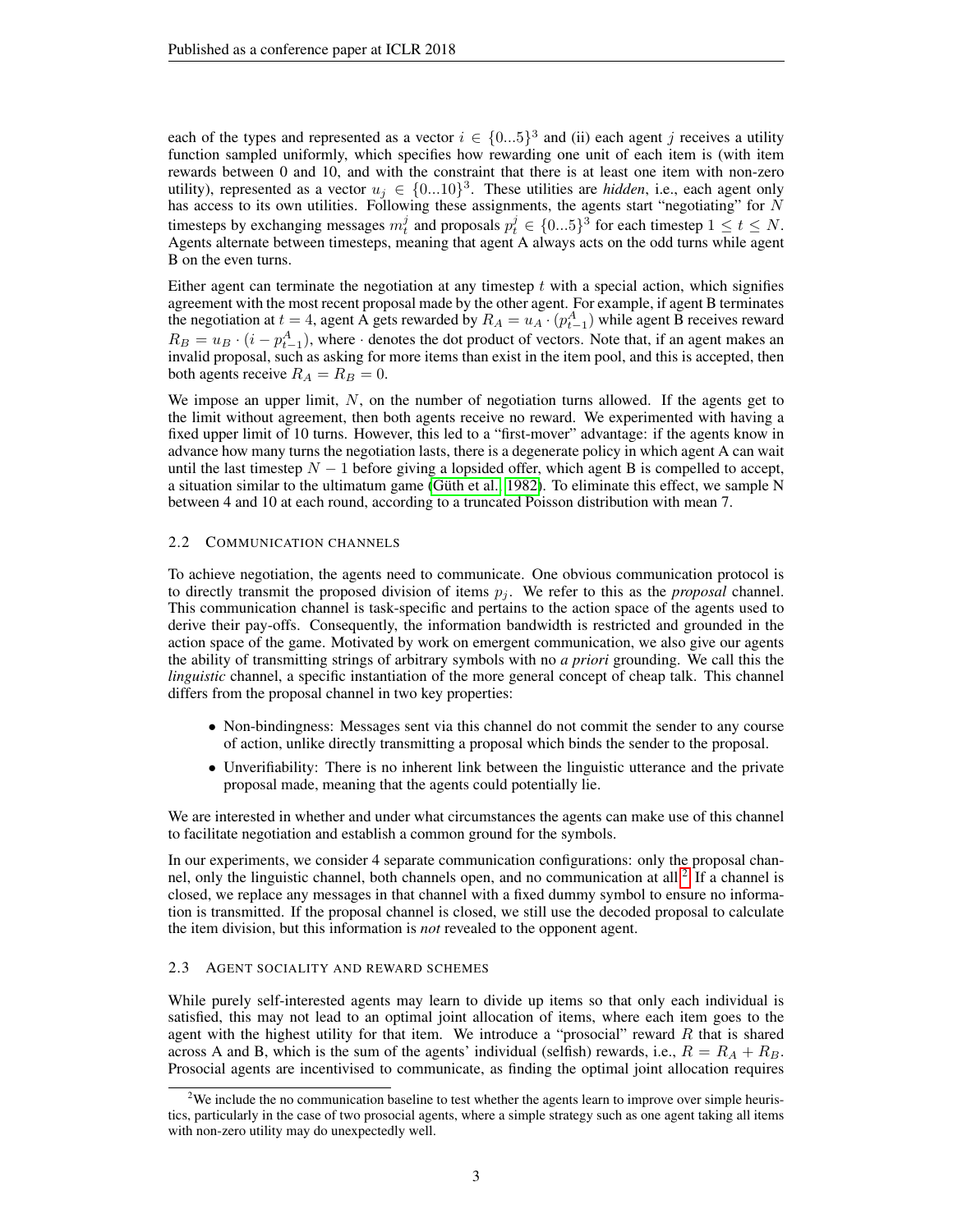communicating the hidden values between the agents. These different reward schemes can be seen as specific instantiations of a more general reward formula of the form  $R = \alpha R_A + \beta R_B$  [\(Peysakhovich](#page-11-15) [& Lerer, 2017\)](#page-11-15). For the selfish agent,  $\alpha = 1$  and  $\beta = 0$ , while for the prosocial agent  $\alpha = \beta = 1$ .<sup>[3](#page-3-0)</sup>

#### 2.4 AGENT ARCHITECTURE AND LEARNING

At each timestep  $t$ , the proposer receives three inputs:

- The item context  $c^j = [i; u_j]$ , a concatenation of the item pool and the proposer's utilities.
- The utterance  $m_{t-1}$  produced by the other agent in the previous timestep  $t-1$ . If the linguistic channel is closed, this is simply a dummy message.
- The proposal  $p_{t-1}$  made by the other agent in the previous timestep  $t-1$ . If the proposal channel is closed, this is again a dummy proposal.

First, the discrete inputs are turned into dense vectors through an embedding table. We use two embedding tables, one for the item context and the previous proposal, and a separate one for the previous utterance. This is essential as the item context and the previous proposal have predefined *numeric* semantics, distinct from the *linguistic* semantics of the utterances' symbols.

Then, each of the input sequences is encoded using an LSTM (Hochreiter  $\&$  Schmidhuber, 1997), one for each input. This results in 3 fixed-size vectors:  $h_t^c$ ,  $h_t^m$  and  $h_t^p$ . These vectors are concatenated and fed through a feedforward layer, followed by a ReLU non-linearity [\(Nair & Hinton, 2010\)](#page-11-17), to give  $h_t$ , the hidden state of the agent at timestep t. This hidden state is then used to initialise the policies for the actions the agent can take:

- $\pi_{term}$  is the policy for the termination action. If this action is taken by an agent, both agents receive reward according to the last proposal made by the other agent. This is a binary decision, and we parametrise  $\pi_{term}$  as a single feedforward layer, with the hidden state as input, followed by a sigmoid function, to represent the probability of termination.
- $\pi_{utt}$  is the policy for the linguistic utterances. This is parametrised by an LSTM, which takes the hidden state of the agent as the initial hidden state. For the first timestep, a dummy symbol is fed in as input; subsequently, the model prediction from the previous timestep is fed in as input at the next timestep, in order to predict the next symbol.
- $\pi_{prop}$  is the policy for the proposals the agent generates. This is parametrised by 3 separate feedforward neural networks, one for each item type, which each take as input  $h_t$  and output a distribution over  $\{0...5\}$  indicating the proposal for that item.

The overall policy for the agent,  $\pi^*$ , is a combination of the separate policies. The action that the agent takes at turn t can be summarised by a triple  $(e_t, m_t, p_t)$ , where  $e_t$  is a binary variable indicating whether the agent took the termination action,  $m<sub>t</sub>$  is a sequence of symbols produced from  $\pi_{utt}$ , and  $p_t$  is a proposal produced by  $\pi_{prop}$ . A negotiation can then be thought of as a sequence of triples  $\tau = \langle (e_t, u_t, p_t) | 1 \le t \le N \rangle$ , with the agents alternating turns.

During training, each agent i tries to independently find the policy  $\pi_i^*$  that maximises the following objective function:

$$
\pi_i^* = \underset{\pi_i}{\arg \max} \mathop{\mathbb{E}}_{\tau \sim (\pi_A, \pi_B)} [R_i(\tau)] + \lambda H(\pi_i)
$$
\n(1)

where  $R_i(\tau)$  is the reward agent i receives from the trajectory  $\tau$  and  $H(\pi_i)$  is an entropy regularisation term to encourage the agent to explore during training. Note that each agent has its own objective function, and the objectives of both agents are coupled by the trajectory sampled from both agents' policies. At test time, instead of sampling from the policy  $\pi$ , we take the action with the highest probability. Parameters are updated using the REINFORCE [\(Williams, 1992\)](#page-12-7) update rule with an exponentially smoothed mean baseline. Full hyperparameter details are in the appendix.

<span id="page-3-0"></span> $3$ To make learning more stable and to make results across different game instantiations more comparable, we also scale the reward obtained between 0 and 1. For the selfish reward scheme, the scaling factor is the total reward achievable for each agent. For the prosocial reward, this is the dot product between the item pool and the element-wise maximum of both agents' utilities. This scaled value is the score reported in the results below.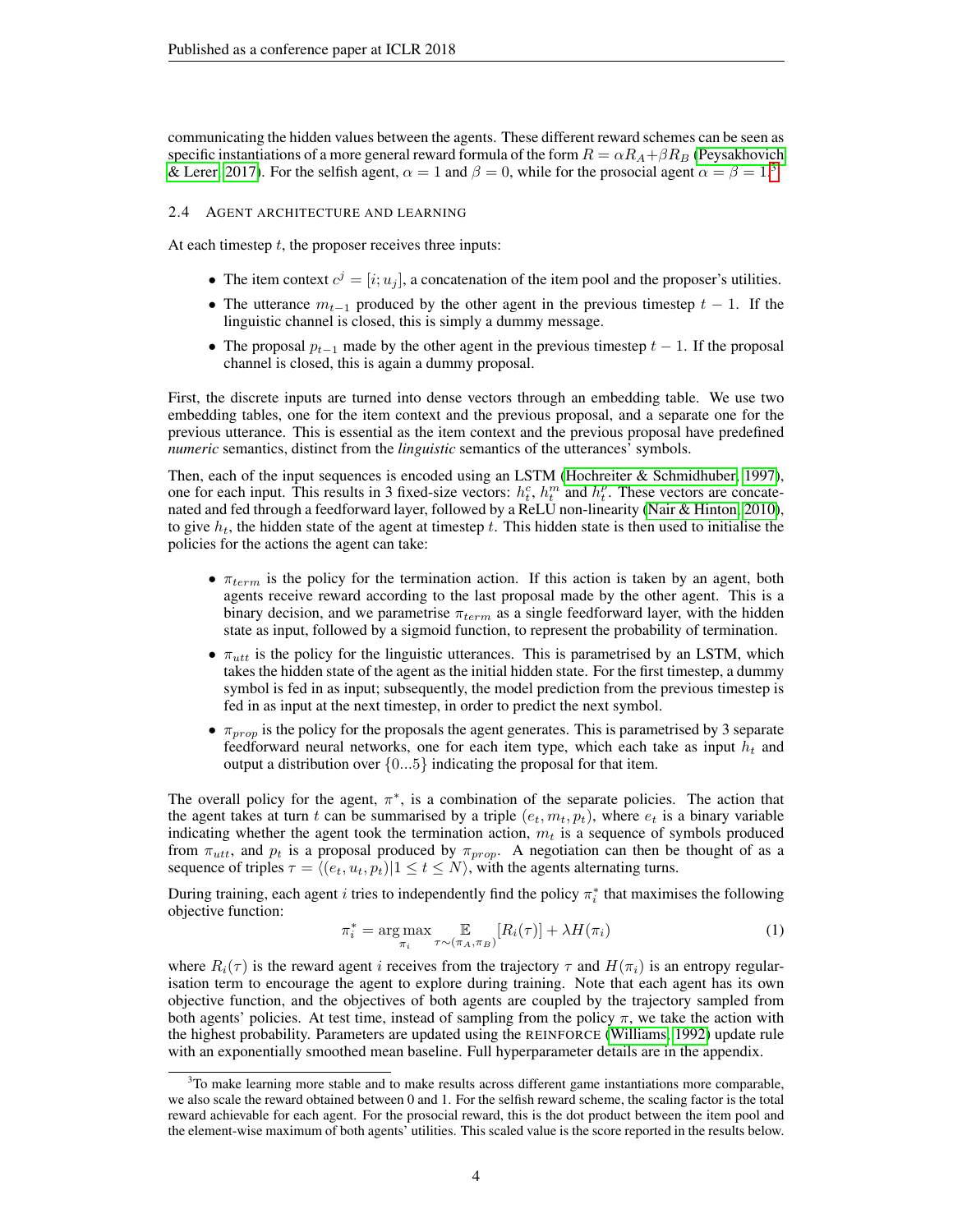<span id="page-4-0"></span>

Figure 2: a) Training curves for self-interested agents learning to negotiate under the various communication channels. The results show the mean across 20 different random seeds, as well as bootstrapped confidence intervals via shading (only visible for the linguistic communication case) b) The optimality of the proposed item division as negotiation proceeds for two selfish agents communicating via the proposal channel, shown with error bars for interquartile range.

## 3 EXPERIMENT 1: CAN SELF-INTERESTED AGENTS LEARN TO NEGOTIATE?

#### 3.1 EXPERIMENT DESCRIPTION

In our first experiment, we test whether purely self-interested agents can learn to negotiate and divide up items fairly, and investigate the effect of the various communication channels on negotiation success. We train self-interested agents to negotiate for 500k episodes. Each episode corresponds to a batch of 128 games, each with item pools and hidden utilities generated as described in Section [2.1.](#page-1-2) We also hold out 5 batches worth of games as a test set, and test the agents every 50 episodes, in order to measure the robustness of the negotiating behaviour to unseen environments.

## 3.2 RESULTS

Self-interested agents can learn to negotiate fairly Figure [2a](#page-4-0) shows that self-interested agents learn to divide up the items fairly when they exchange proposals directly. We see that the proportion of total utility each agent receives is roughly equal, and above 50%, suggesting that the agents have learnt to keep items with higher utility, while giving away items with low utility.<sup>[4](#page-4-1)</sup> In addition, the agents seem to show evidence of compromise: there is a drop of 0.24 between the value of the proposal that agent 1 makes at the beginning of negotiation, and the final reward it receives; for agent 2, the corresponding drop is 0.18. Furthermore, Figure [2b](#page-4-0) shows the mean optimality of the proposal made at each turn of the negotiation averaged over 1280 games, calculated as the sum of the reward of both agents divided by the maximum possible reward. This value increases with more rounds of negotiation, suggesting that the agents are adjusting their proposals based on information from the other agent.

Table [1](#page-5-0) presents an illustrative example of two self-interested agents negotiating using the proposal channel. While the initial proposals made by both agents are over-optimistic, over the course of the negotiation, they compromise to less items. This allows them to achieve higher joint reward, as seen in Figure [2b,](#page-4-0) a clear example of "negotiation".

Self-interested agents do not appear to ground cheap talk When using the linguistic channel, agents do not negotiate optimally. Instead, the agents randomly alternate taking all the items, which is borne out by the oscillations in Figure [2a.](#page-4-0) Indeed, examination of the messages exchanged by self-interested agents show they predominantly consist of a single symbol – see Figures [5a](#page-13-0) and [5b](#page-13-0) in the appendix for more details. This result suggests that the self-interested agents we implement

<span id="page-4-1"></span><sup>&</sup>lt;sup>4</sup> [Lewis et al.](#page-11-13) [\(2017\)](#page-11-13), who crowd-sourced human negotiation data, report that the average human reward is also 60% of the total available reward when negotiating in a similar environment.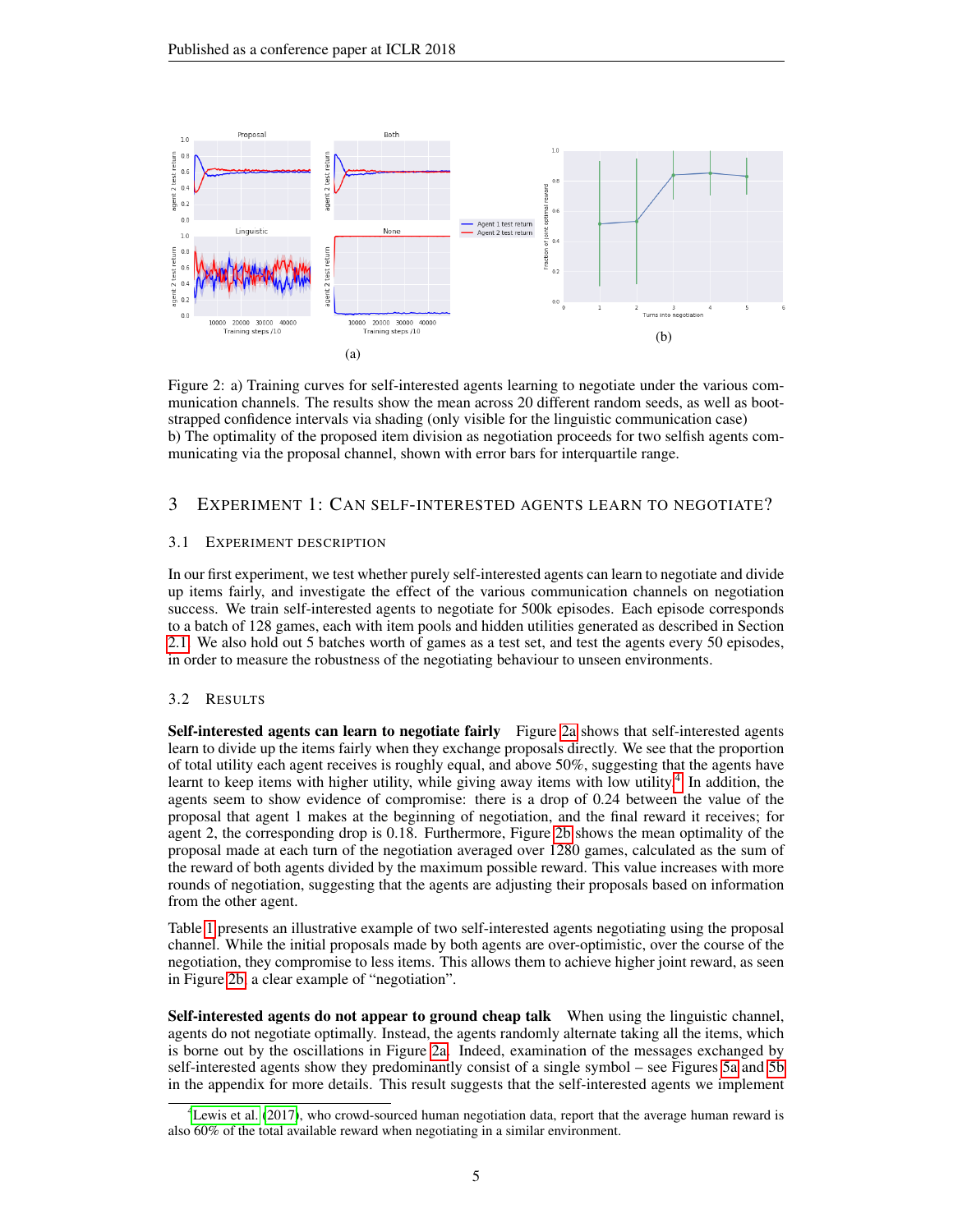<span id="page-5-0"></span>

|      | Item pool: $[5, 5, 1]$ A utilities: $[8, 7, 1]$ B utilities: $[8, 3, 2]$ |           |  |  |
|------|--------------------------------------------------------------------------|-----------|--|--|
| Turn | Agent                                                                    | Proposal  |  |  |
|      |                                                                          | [3, 4, 4] |  |  |
|      |                                                                          | [4, 2, 0] |  |  |
|      |                                                                          | [3, 4, 0] |  |  |
|      |                                                                          | [4, 1, 0] |  |  |

Table 1: Actual transcript of two self-interested agents negotiating using the proposal channel. In this setting, no linguistic message is decoded at all.

<span id="page-5-1"></span>

| Agent sociality |                                       | Proposal        | Linguistic      | <b>Both</b>     | None            |
|-----------------|---------------------------------------|-----------------|-----------------|-----------------|-----------------|
| Self-interested | Fraction of joint reward              | $0.87 \pm 0.11$ | $0.75 \pm 0.22$ | $0.87 \pm 0.12$ | $0.77 + 0.22$   |
|                 | $25th$ & 75 <sup>th</sup> percentiles | [0.81, 0.95]    | [0.61, 0.94]    | [0.81, 0.95]    | [0.62, 0.97]    |
|                 | Turns taken                           | $3.55 \pm 1.12$ | $5.36 \pm 1.20$ | $3.43 \pm 1.10$ | $3.00 \pm 0.13$ |
| Prosocial       | Fraction of joint reward              | $0.93 \pm 0.10$ | $0.99 \pm 0.02$ | $0.92 + 0.11$   | $0.95 + 0.11$   |
|                 | $25th$ & 75 <sup>th</sup> percentiles | [0.89, 1.0]     | [1.0, 1.0]      | [0.88, 1.0]     | [0.93, 1.0]     |
|                 | Turns taken                           | $3.10 \pm 0.99$ | $3.71 \pm 0.58$ | $2.98 \pm 0.97$ | $2.27 \pm 0.69$ |

Table 2: Joint reward success and average number of turns taken for paired agents negotiating with random game termination, varying the agent reward scheme and communication channel. The results are averaged across 20 seeds, with 128 games per seed. We also report the standard deviation as the  $\pm$  number and the interquartile range.

find it difficult to cheap talk to exchange meaningful information about how to divide up the items, which is in line with the theoretical analysis of cheap talk in [Crawford & Sobel](#page-10-7) [\(1982\)](#page-10-7), who find that, once agent interests diverge by a finite amount, no communication is to be expected. Our findings also corroborate the hypothesis found in the language evolution literature that cooperation is a prerequisite for the emergence of language [\(Nowak & Krakauer, 1999\)](#page-11-10).

We conjecture that this finding is partially due to the fact that the agents operate in a non-iterated environment (i.e., they have no explicit memory of previous interactions). In the classic prisoner's dilemma game, rational agents playing a single-shot version of the game learn to always defect, whereas rational agents playing iterated prisoner's dilemma can learn more mutually beneficial cooperative strategies under the right conditions [\(Sandholm & Crites, 1996;](#page-12-8) [Wunder et al., 2010\)](#page-12-9). More sophisticated players will often have an incentive to take a short-term loss in reward to teach or punish another player for long-term gain in the repeated setting [\(Fudenberg & Levine, 1998\)](#page-10-11). We suspect that, by iterating the game, there is an incentive for the cheap talk to be more verifiable, as there is a more credible threat of punishment if the accepted proposal and the linguistic utterance do not correspond.

## 4 EXPERIMENT 2 - CAN PROSOCIAL AGENTS LEARN TO COORDINATE?

#### 4.1 EXPERIMENT DESCRIPTION

In the previous experiment, we showed that self-interested agents can divide up items fairly such that each agent gets equal reward. However, this does not correspond to an optimal joint allocation where items go to the agent with the higher utility for that item (equivalently, maximising the sum of both agents' rewards). The prosocial reward scheme aligns exactly with this optimal outcome, as learning to negotiate equates to finding the optimal joint item allocation. In this setting, there is an in-built bias towards communication, as solving the game optimally requires pooling hidden utilities. Table [2](#page-5-1) reports the turns taken as well as the *joint reward optimality*, i.e., the sum of both agents' rewards, divided by the maximum possible reward given the item context, where the latter corresponds to each agent getting all the items for which they have a higher utility.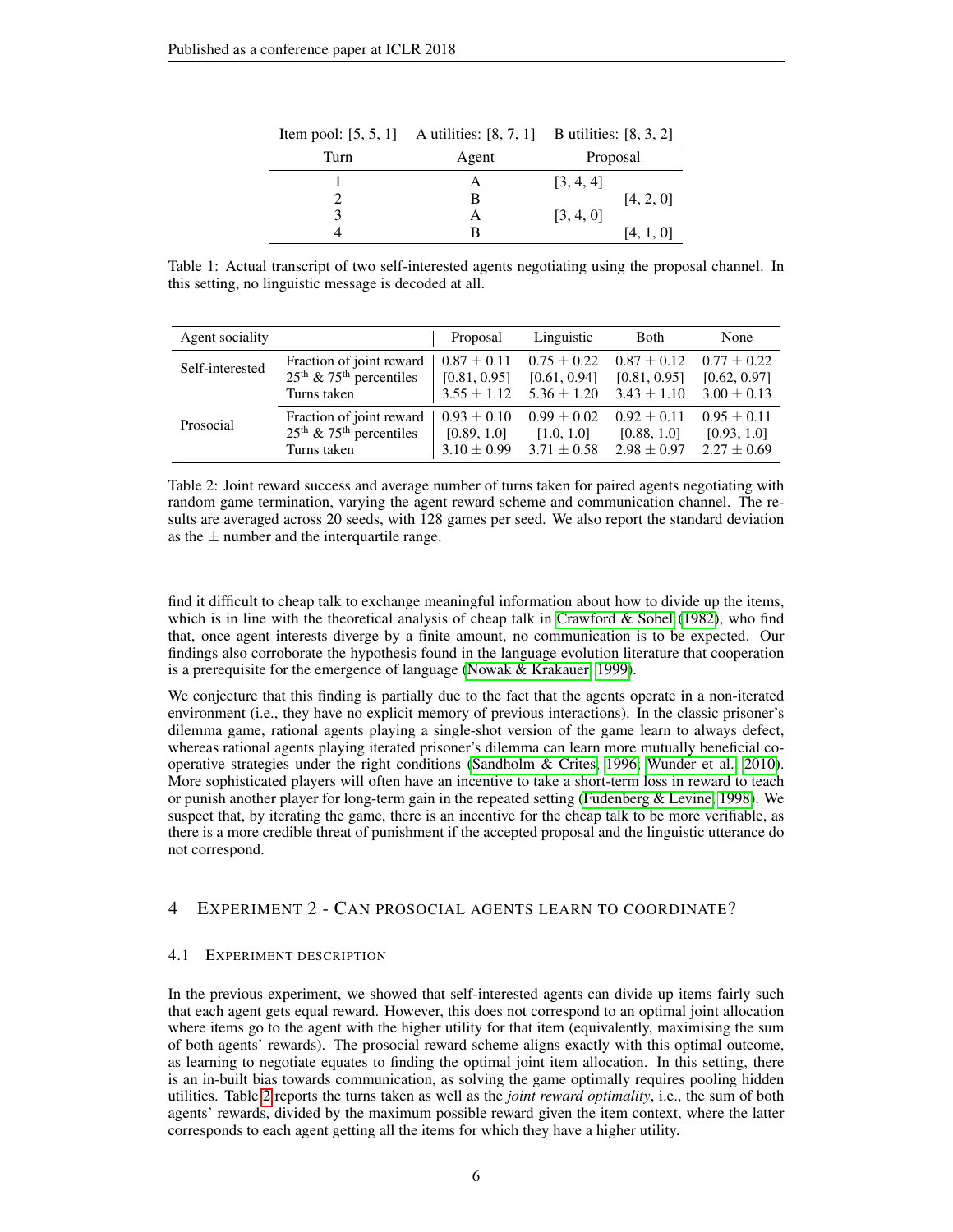<span id="page-6-0"></span>

|               |              | Item pool: $[4, 5, 1]$ A utilities: $[1, 7, 9]$ B utilities: $[7, 0, 10]$                         |                   |           |  |
|---------------|--------------|---------------------------------------------------------------------------------------------------|-------------------|-----------|--|
| Agent<br>Turn |              | Linguistic utterance                                                                              | Proposal (hidden) |           |  |
|               | A            |                                                                                                   | [0, 5, 1]         |           |  |
|               | B            |                                                                                                   |                   | [4, 0, 1] |  |
| 3             | $\mathsf{A}$ | $\begin{array}{ c c }\n 3,3,3,3,3,3] \ \hline\n 6,6,6,4,7,4] \ \hline\n 3,3,3,3,3,3] \end{array}$ | [0, 5, 0]         |           |  |

Table 3: Actual transcript of two prosocial agents negotiating using the linguistic channel. At each turn, the agents decode a proposal but this is hidden and not revealed to the other agent.

## 4.2 RESULTS

Cheap talk helps agents coordinate For prosocial agents with aligned interests, theoretical results suggest that communication using cheap talk is a Nash equilibrium. This is indeed what we observe, as the linguistic channel results in much better task success than any other communication scheme. The information bandwidth of the proposal channel is limited by the type and number of items, whereas the linguistic channel's bandwidth is unconstrained and can (in theory) be arbitrarily large, helping the effective exchange of task-specific information. In addition, the variance in joint optimality is much lower for the linguistic channel, suggesting it is more robust. We suspect that difficulties in optimisation cause the results for both channels open to be similar to those for only the proposal channel open, as the proposal channel is pre-grounded, which poses a strong local maxima. With better optimisation, we believe that the performance of both channels open will more closely match those of just the linguistic channel open.

Table [3](#page-6-0) illustrates an example of negotiation between the two prosocial agents. Interestingly, we observe that agent A over the course of the negotiation game adjusts its proposal (which is however hidden and not revealed) based on the utterances of agent B.

Prosocial agents can still use the proposal channel to co-ordinate With random termination, agents communicating with the proposal channel do even worse than the no-communication baseline. However, when given the full 10 turns to exchange information (see Figure [7](#page-14-0) in the appendix), prosocial agents manage to outperform the no-communication baseline. This suggests that the agents are slowly learning to repurpose the proposal channel to transmit information, i.e., they communicate directly on the action space. Reusing task-specific actions to transmit information has precedent, such as in bridge bidding [\(Simon, 1949\)](#page-12-10), and it is interesting to observe that agents learn to develop a codebook without the need for prior agreement.

# 5 ANALYSIS OF LINGUISTIC COMMUNICATION

#### 5.1 SYMBOL USAGE

The symbol unigram and bigram distributions of messages exchanged by prosocial agents (see Figures [3a](#page-7-0) and [3b](#page-7-0) respectively) show that agent A, the agent who initiates the negotiation, is not transmitting any information using the linguistic channel. On the other hand, agent B uses a diversity of symbols resulting in a long-tailed bigram symbol distribution, reminiscent of the Zipfian distribution found in natural languages. This suggests that, even though the task is symmetric, the agents differentiate into speaker and listener roles, similar to other co-ordination games of communication, such as the reference game. Thus, they have adopted a simple strategy for solving the game: an agent shares its utilities (the speaker), while the other (the listener) compares the shared utilities with their own and generates the optimal proposal.

In contrast, the selfish agents do not show evidence of grounded symbol usage. The unigram and bigram statistics show that most messages consist solely of strings of a single fixed symbol, regardless of the item context, and hence no information is being exchanged.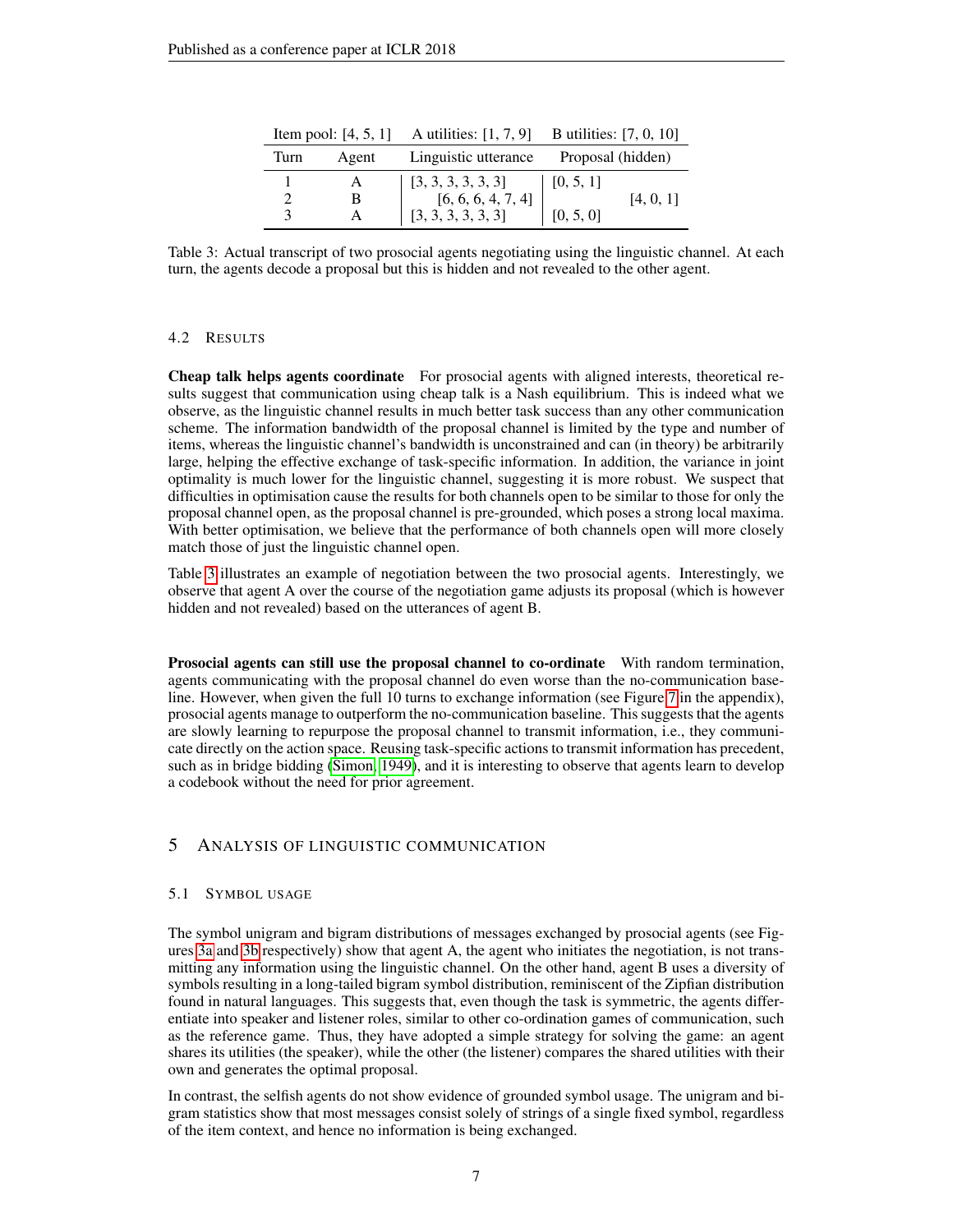<span id="page-7-0"></span>

Figure 3: a) Unigram statistics of symbol usage broken down by turn and by position within the utterance for prosocial agents communicating via the linguistic channel. b) Bigram counts for prosocial agents communicating via the linguistic channel, sorted by frequency.

<span id="page-7-1"></span>

| Agent types                                               | % agent A value correct | % agent B value correct % proposal correct |                    |
|-----------------------------------------------------------|-------------------------|--------------------------------------------|--------------------|
| Selfish-Selfish<br>Prosocial-Prosocial<br>Random baseline | 26                      | 25<br>20                                   | 94 (94)<br>80 (57) |

Table 4: Accuracy of predicting individual elements of the agents' hidden utilities, as well as the final proposal that was accepted. Numbers in brackets indicate accuracy predicting the proposal from just the item pool. Random baseline numbers are obtained by predicting from a message transcript and item pool of all 0's.

#### 5.2 CONTENT OF THE MESSAGES

To interpret the information that is transmitted through the linguistic channel, we use the message transcript and the item pool to create probe classifiers that predict the hidden utilities of each agent and the (hidden) accepted proposal. We use an LSTM to encode the sequence of symbols belonging to the message transcript into a vector, and another LSTM to encode the item pool into a vector. The resulting two vectors are then concatenated and used to predict the hidden utility functions and the accepted proposal using 9 linear classifiers, one for each item (3 each for agent A and agent B's utilities and 3 for the proposal). We conduct 10-fold cross-validation and report averaged per-item accuracy (see Table [4\)](#page-7-1).

We also include two baselines. The first, reported as the "random baseline" in Table [4,](#page-7-1) attempts to predict the accepted proposal and agent utilities from a message transcript and item pool of all 0's (indicating chance performance at the task). The other predicts the accepted proposal from the item pool and a message transcript of all 0's. This shows how much additional information about the proposal is contained in the message transcript.

We can see from Table [4](#page-7-1) that not only is there variety in the symbols used, but the messages also have semantic content: they contain information about the hidden utilities of agent B, and about the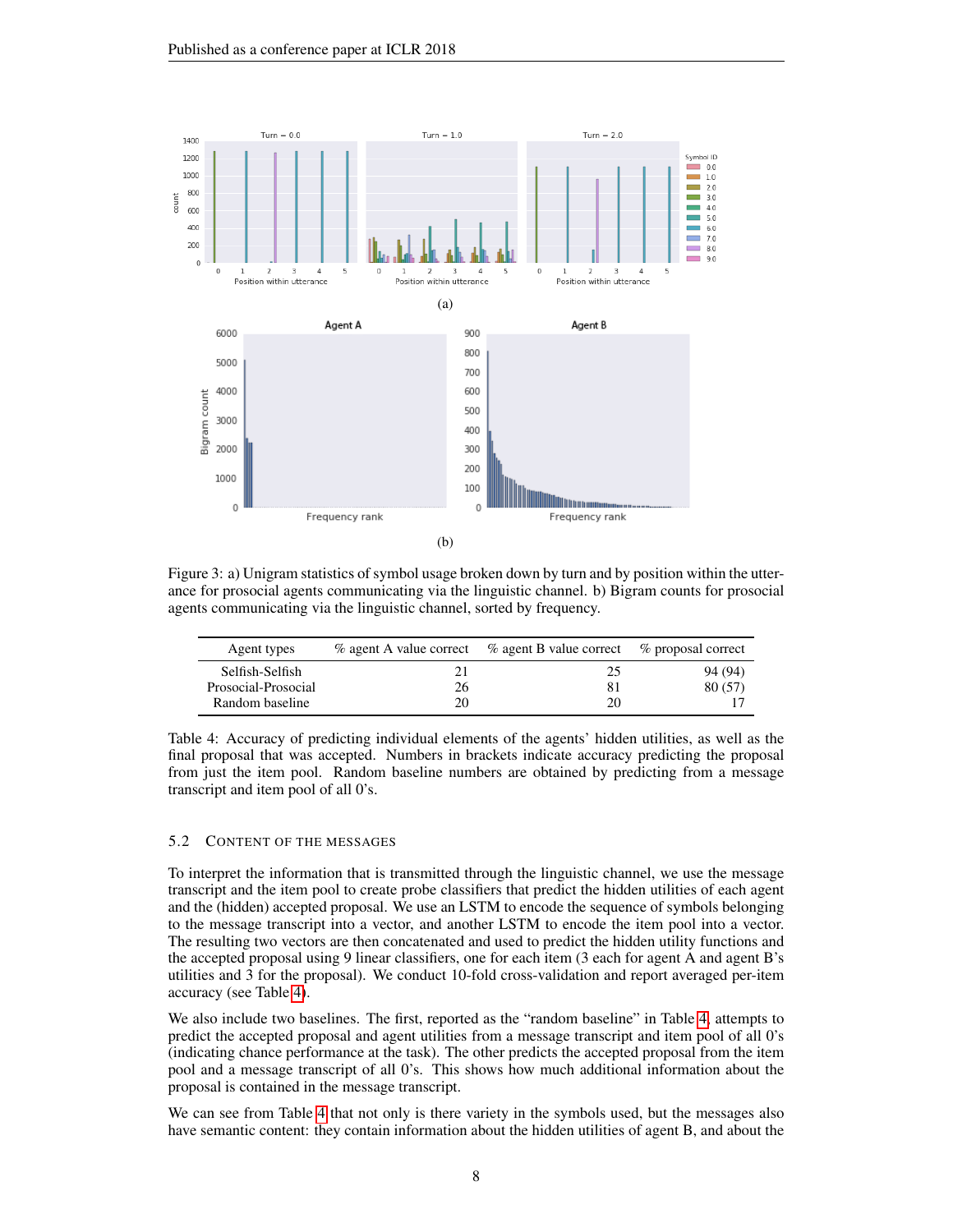proposal that was made. This shows that our agents have learned to give meaning to the symbols, and can use them to transmit information. However, the purely self-interested agents do not seem to transmit meaningful information using the linguistic channel, and thus do not appear to ground the symbols.<sup>[5](#page-8-0)</sup>

# 6 EXPERIMENT 3: A SOCIETY OF AGENTS

In more realistic scenarios, we learn and practice negotiation in environments with diverse agent populations and levels of prosociality. In this setting, maximising one's reward requires identifying which agents are most useful in achieving one's aims. In practice, this involves identifying which agents are the most prosocial, as they are both the most exploitable for self-interested agents, and the most cooperative for other prosocial agents.

## 6.1 EXPERIMENTAL PROTOCOL

We trained a fixed agent against a community of 10 agents, with varying proportions of selfish and prosocial agents. For each training episode, we randomly sample one agent from the community, play a batch of negotiation games, and then update both agents. We do this for both fixed agent A (the agent who goes first) and for fixed agent B (the agent who goes second). We experiment with either 1 or 5 prosocial agents, which communication channels are open, and also whether the agents are identifiable.

At test time, we care primarily about whether self-interested agents can exploit prosocial agents and whether prosocial agents can cooperate with other prosocial agents. Hence, we only test the fixed agent against the prosocial agents in the community. We generate 10 batches of 128 games each batch, and play each game with every pair of fixed agent and community prosocial agent. We average the results across all pairs and all games, and show the mean and standard deviations of the rewards obtained in this experiment in Table [5.](#page-9-0)

If opposing agents are identifiable (i.e. each agent has a name-tag), the fixed agent receives this information as a one-hot vector, which is then used to look up an embedding table with trainable parameters with one embedding per opposing agent. This opponent embedding is then concatenated with the encoded inputs, before being passed through the feedforward layer to get the agent's hidden state. Intuitively, the induced agent embedding, that takes the form of machine theory of mind [\(Rabinowitz et al., 2018\)](#page-11-18), should capture any information about the opponent's behaviour (e.g., negotiating strategy) that, when taken into account, can help an agent maximize their reward.

## 6.2 ANALYSIS

Identifying agents Our results show that providing agent ID information does help the fixed agent achieve its aims. This effect is particularly pronounced for a selfish fixed agent; here, providing ID information uniformly improves performance. For cooperative agents, the results mixed; for a fixed agent A communicating via the linguistic channel, having agent ID information harms performance. Indeed, the only prosocial agents who beat the no communication baseline (which achieved an average joint optimal reward of 0.95) was when agent A was fixed and ID information was not provided.

We also computed the 2D PCA projections of the learnt opponent embeddings for a fixed agent A under a variety of channels and prosocial levels (see Figure [4\)](#page-9-1). Even in cases where the agent ID does not aid negotiation, we find that the embeddings cluster according to the reward scheme of the other agent. This shows that the agents can distinguish different agents by their reward schemes from purely observing negotiating behaviour.

Community linguistic phenomena In one of our experimental settings, a community of prosocial agents developed a language and were able to use this to achieve better negotiation success. This is the outcome in the starred cell in Table [5.](#page-9-0) For a visualisation of the bigram usage statistics in

<span id="page-8-0"></span><sup>&</sup>lt;sup>5</sup>The high proposal accuracy is because the agents propose taking all the items on each turn, regardless of the messages exchanged, which correlates highly with the item pool itself.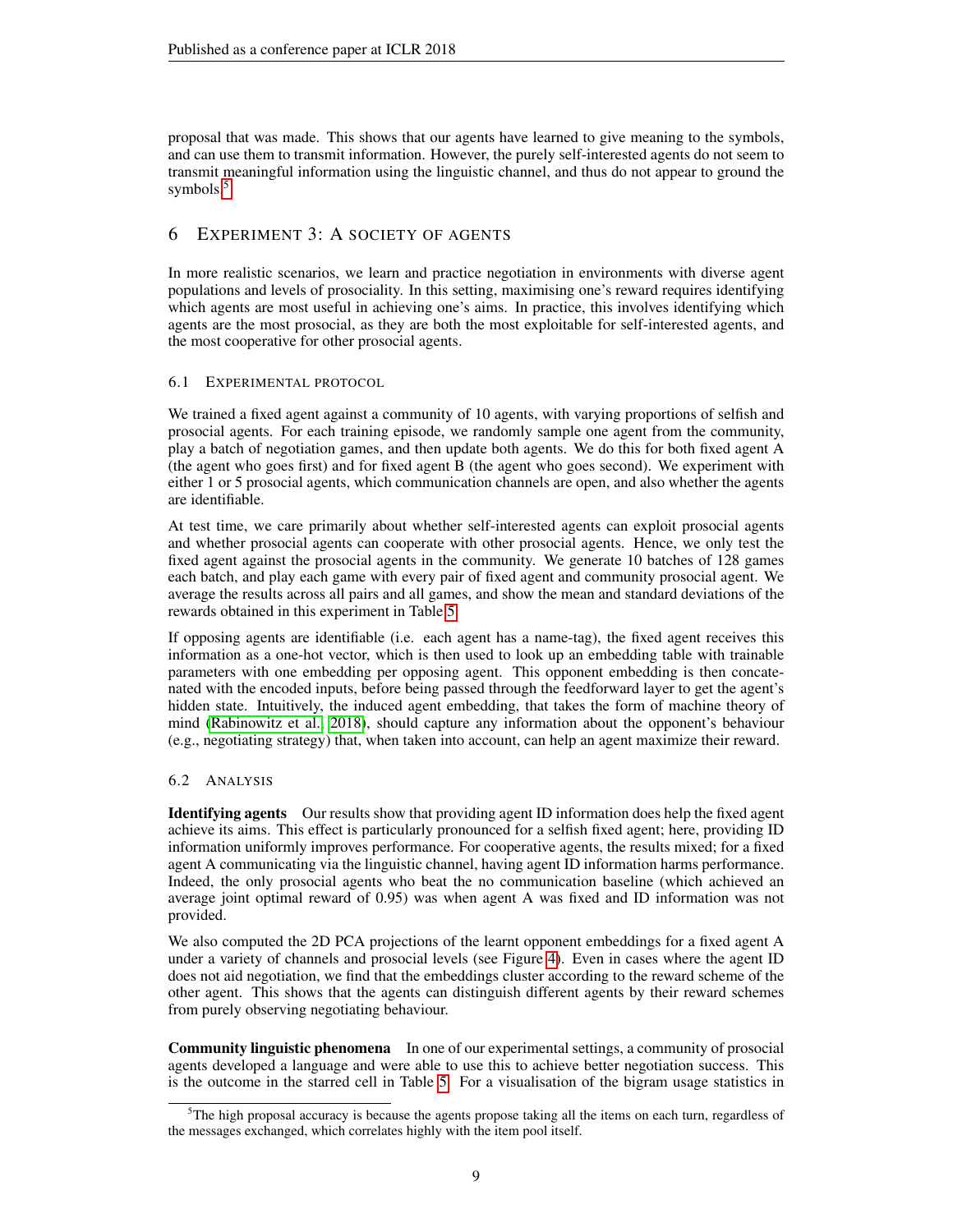<span id="page-9-1"></span>

Figure 4: PCA plot of whitened opponent ID embeddings that was learnt by a fixed agent 1 for a variety of reward schemes and communication channels.

<span id="page-9-0"></span>

|                          |                               |               | Fixed agent A                      |                                    | Fixed agent B                    |                                  |                                  |                                    |
|--------------------------|-------------------------------|---------------|------------------------------------|------------------------------------|----------------------------------|----------------------------------|----------------------------------|------------------------------------|
| Fixed #<br>agent<br>type | proso-given<br>cial<br>agents | IDs           | Proposal                           | Linguistic                         | <b>B</b> oth                     | Proposal                         | Linguistic                       | <b>B</b> oth                       |
| Self                     | 1                             | False<br>True | $0.81 \pm 0.17$<br>$0.96 \pm 0.06$ | $0.97 + 0.05$<br>$0.97 + 0.10$     | $0.87 + 0.11$<br>$0.97 \pm 0.04$ | $0.76 + 0.18$<br>$0.95 \pm 0.08$ | $1.0 + 0.0$<br>$1.0 \pm 0.0$     | $0.76 \pm 0.16$<br>$1.0 \pm 0.0$   |
|                          | 5                             | False<br>True | $0.82 + 0.17$<br>$1.0 + 0.01$      | $1.0 \pm 0.0$<br>$1.0 \pm 0.0$     | $0.98 + 0.07$<br>$1.0 \pm 0.01$  | $0.88 + 0.14$<br>$1.0 \pm 0.0$   | $1.0 + 0.0$<br>$1.0 \pm 0.0$     | $0.88 + 0.14$<br>$1.0 \pm 0.02$    |
| Pros.                    | 1                             | False<br>True | $0.91 + 0.11$<br>$0.95 \pm 0.10$   | $0.95 \pm 0.09$<br>$0.93 \pm 0.11$ | $0.91 + 0.12$<br>$0.95 \pm 0.09$ | $0.93 + 0.11$<br>$0.92 \pm 0.01$ | $0.95 + 0.10$<br>$0.96 + 0.08$   | $0.92 + 0.11$<br>$0.92 \pm 0.10$   |
|                          | 5                             | False<br>True | $0.90 + 0.13$<br>$0.94 \pm 0.09$   | $0.98* + 0.06$<br>$0.97 \pm 0.06$  | $0.93 + 0.10$<br>$0.94 \pm 0.01$ | $0.92 + 0.12$<br>$0.93 \pm 0.10$ | $0.95 + 0.08$<br>$0.95 \pm 0.08$ | $0.90 \pm 0.16$<br>$0.92 \pm 0.10$ |

Table 5: Fixed agent return vs opposing prosocial agents, for different numbers of opposing prosocial agents and whether IDs are revealed across the communication channels. For the self-interested fixed agent, the numbers report personal reward, and for the prosocial fixed agent, the numbers report joint reward. The starred result indicates when a community has made use of the linguistic channel to transmit information.

each interaction pair in this community, see Figure [6.](#page-13-1) Interestingly, the only situation when agents developed a language was when ID information was not provided. We suspect this result is due to a poor local optimum; since the prosocial agents can learn to use IDs to distinguish prosocial agents from the selfish agents they can ignore the linguistic utterance.

Moreover, we find that when prosocial agents make use of the linguistic channel, the communication protocol differs within the community. We calculate the Spearman correlation  $\rho$  between bigram ranks of different pairs of agents, all of them with the same fixed agent A, and show the results in Table [6.](#page-14-1) Even though all pairs of agents share the same fixed agent A, different pairs of agents learn to use bigrams in a different way, resulting in relatively low correlations between -0.22 and 0.27.

## 7 DISCUSSION

We showed that by communicating through a verifiable and binding communication channel, selfinterested agents can learn to negotiate fairly by reinforcement learning, using only task success as the reward signal. Moreover, cheap talk facilitated negotiation in prosocial but not in self-interested agents, corroborating theoretical results from the game theory literature [\(Crawford & Sobel, 1982\)](#page-10-7). An interesting future direction of research would be to investigate whether cheap talk can be made to emerge out of self-interested agents interacting. Recent encouraging results by [Crandall et al.](#page-10-12) [\(2018\)](#page-10-12) show that communication can help agents cooperate. However, their signalling mechanism is heavily engineered: the speech acts are predefined and the consequences of the speech acts on the observed behaviour are deterministically hard-coded. It would be interesting to see whether a learning algorithm, such as [Foerster et al.](#page-10-13) [\(2017\)](#page-10-13), can discover the same result.

A related paper from [Lewis et al.](#page-11-13) [\(2017\)](#page-11-13) takes a top-down approach to learning to negotiate by leveraging dialogue data. We demonstrated a bottom up alternative towards learning communicative behaviours directly from interaction with peers. This opens up the exciting possibility of learning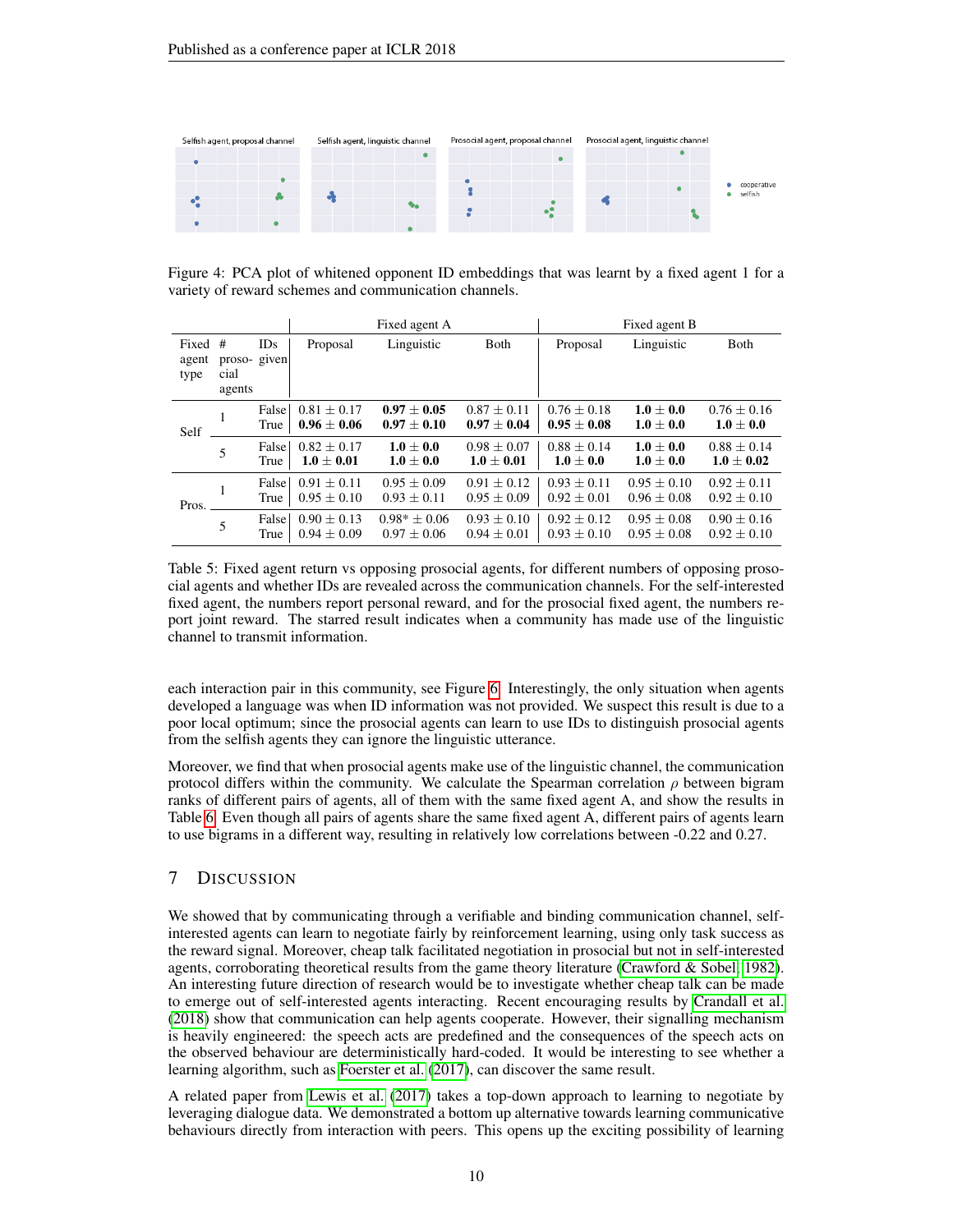domain-specific reasoning capabilities from interaction, while having a general-purpose language layer at the top producing natural language.

#### ACKNOWLEDGEMENTS

We would like to thank Mike Johanson for his insightful comments on an earlier version of this paper, as well as Karl Moritz Hermann and the rest of the DeepMind language team for many fruitful discussions over the course of the project.

## **REFERENCES**

- <span id="page-10-5"></span>Trapit Bansal, Jakub Pachocki, Szymon Sidor, Ilya Sutskever, and Igor Mordatch. Emergent complexity via multi-agent competition. *CoRR*, abs/1710.03748, 2017.
- <span id="page-10-3"></span>Ken Binmore, Ariel Rubinstein, and Asher Wolinsky. The nash bargaining solution in economic modelling. *RAND Journal of Economics*, 17(2):176–188, 1986.
- <span id="page-10-4"></span>L. Busoniu, R. Babuska, and B. De Schutter. A comprehensive survey of multiagent reinforcement learning. *IEEE Transaction on Systems, Man, and Cybernetics, Part C: Applications and Reviews*, 38(2):156–172, 2008.
- <span id="page-10-12"></span>Jacob W Crandall, Mayada Oudah, Fatimah Ishowo-Oloko, Sherief Abdallah, Jean-François Bonnefon, Manuel Cebrian, Azim Shariff, Michael A Goodrich, Iyad Rahwan, et al. Cooperating with machines. *Nature communications*, 9(1):233, 2018.
- <span id="page-10-7"></span>V.P. Crawford and J. Sobel. Strategic information transmission. *Econometrica*, 50(6):1431–1451, 1982.
- <span id="page-10-9"></span>David DeVault, Johnathan Mell, and Jonathan Gratch. Toward natural turn-taking in a virtual human negotiation agent, 2015. URL [https://www.aaai.org/ocs/index.php/SSS/](https://www.aaai.org/ocs/index.php/SSS/SSS15/paper/view/10335) [SSS15/paper/view/10335](https://www.aaai.org/ocs/index.php/SSS/SSS15/paper/view/10335).
- <span id="page-10-2"></span>Katrina Evtimova, Andrew Drozdov, Douwe Kiela, and Kyunghyun Cho. Emergent language in a multi-modal, multi-step referential game. *CoRR*, abs/1705.10369, 2017. URL [http://arxiv.](http://arxiv.org/abs/1705.10369) [org/abs/1705.10369](http://arxiv.org/abs/1705.10369).
- <span id="page-10-8"></span>J. Farrell and M. Rabin. Cheap talk. *Journal of Economic Perspectives*, 10(3):103–118, 1996.
- <span id="page-10-0"></span>Jakob N. Foerster, Yannis M. Assael, Nando de Freitas, and Shimon Whiteson. Learning to communicate with deep multi-agent reinforcement learning. In *Proceedings of the 30th Conference on Neural Information Processing Systems (NIPS 2016)*, 2016.
- <span id="page-10-13"></span>Jakob N. Foerster, Richard Y. Chen, Maruan Al-Shedivat, Shimon Whiteson, Pieter Abbeel, and Igor Mordatch. Learning with opponent-learning awareness. *CoRR*, abs/1709.04326, 2017. URL <http://arxiv.org/abs/1709.04326>.
- <span id="page-10-11"></span>D. Fudenberg and D. Levine. *The Theory of Learning in Games*. MIT Press, 1998.
- <span id="page-10-1"></span>Claudia V. Goldman, Martin Allen, and Shlomo Zilberstein. Learning to communicate in a decentralized environment. *Autonomous Agents and Multi-Agent Systems*, 15(1):47–90, Aug 2007. ISSN 1573-7454. doi: 10.1007/s10458-006-0008-9. URL [https://doi.org/10.1007/](https://doi.org/10.1007/s10458-006-0008-9) [s10458-006-0008-9](https://doi.org/10.1007/s10458-006-0008-9).
- <span id="page-10-10"></span>Werner Güth, Rolf Schmittberger, and Bernd Schwarze. An experimental analysis of ultimatum bargaining. *Journal of Economic Behavior & Organization*, 3(4):367 – 388, 1982. ISSN 0167-2681. doi: https://doi.org/10.1016/0167-2681(82)90011-7. URL [http://www.sciencedirect.](http://www.sciencedirect.com/science/article/pii/0167268182900117) [com/science/article/pii/0167268182900117](http://www.sciencedirect.com/science/article/pii/0167268182900117).
- <span id="page-10-6"></span>Serhii Havrylov and Ivan Titov. Emergence of language with multi-agent games: Learning to communicate with sequences of symbols. *CoRR*, abs/1705.11192, 2017. URL [http://arxiv.](http://arxiv.org/abs/1705.11192) [org/abs/1705.11192](http://arxiv.org/abs/1705.11192).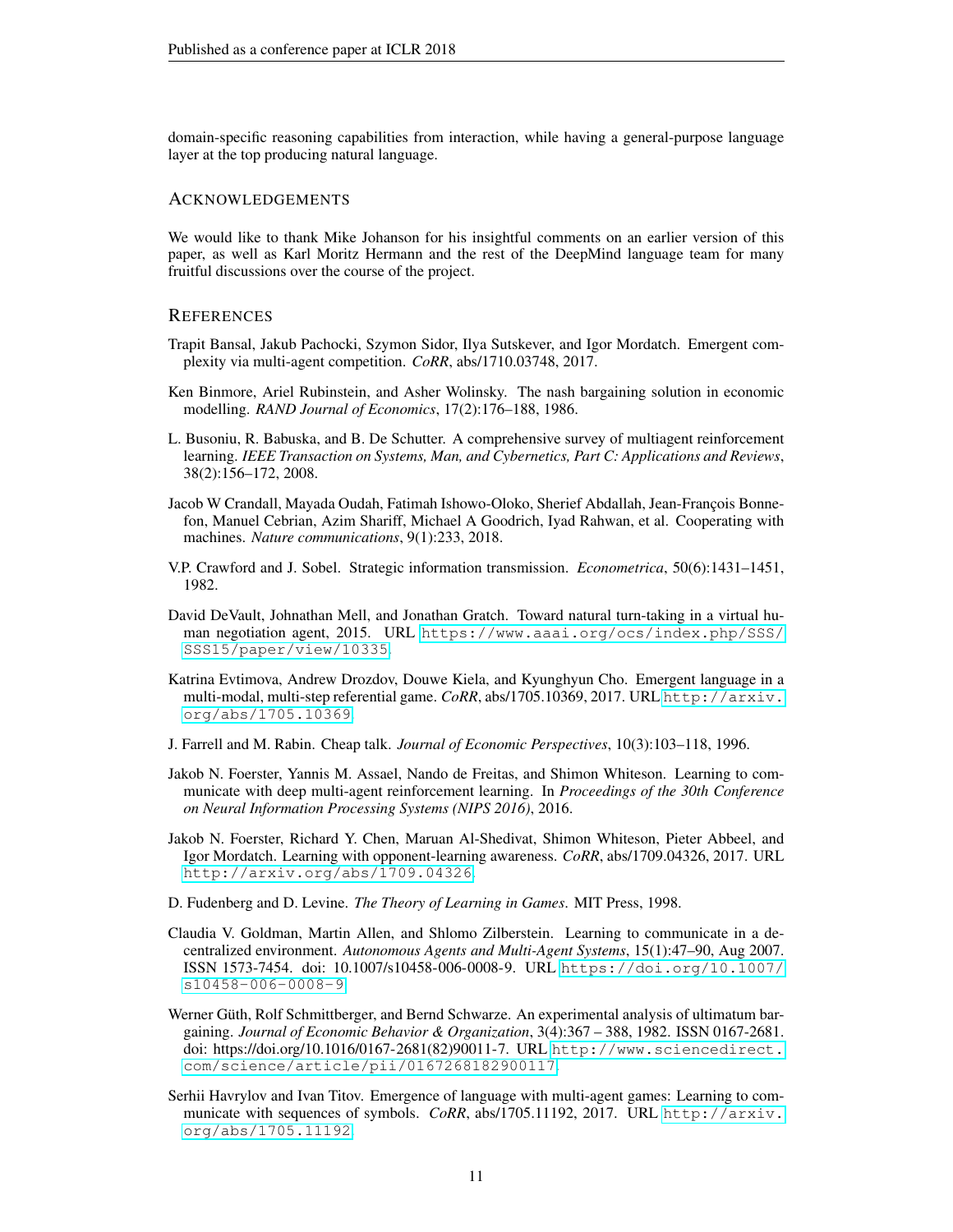- <span id="page-11-16"></span>Sepp Hochreiter and Jürgen Schmidhuber. Long short-term memory. *Neural computation*, 9(8): 1735–1780, 1997.
- <span id="page-11-19"></span>Diederik Kingma and Jimmy Ba. Adam: A method for stochastic optimization. *arXiv preprint arXiv:1412.6980*, 2014.
- <span id="page-11-12"></span>M. Lanctot, Vinicius Zambaldi, Audrunas Gruslys, Angeliki Lazaridou, Karl Tuyls, Julien Perolat, David Silver, and Thore Graepel. A unified game-theoretic approach to multiagent reinforcement learning. In *Thirty-First Annual Conference on Neural Information Processing Systems (NIPS 2017)*, 2017. To Appear.
- <span id="page-11-1"></span>Angeliki Lazaridou, Alexander Peysakhovich, and Marco Baroni. Multi-agent cooperation and the emergence of (natural) language. *CoRR*, abs/1612.07182, 2016. URL [http://arxiv.org/](http://arxiv.org/abs/1612.07182) [abs/1612.07182](http://arxiv.org/abs/1612.07182).
- <span id="page-11-9"></span>Joel Z. Leibo, Vinicius Zambaldi, Marc Lanctot, Janusz Marecki, and Thore Graepel. Multi-agent Reinforcement Learning in Sequential Social Dilemmas. In *Proceedings of the 16th International Conference on Autonomous Agents and Multiagent Systems (AAMAS 2017)*, Sao Paulo, Brazil, 2017.
- <span id="page-11-0"></span>David Lewis. Convention: A philosophical study. 1969.
- <span id="page-11-13"></span>Mike Lewis, Denis Yarats, Yann Dauphin, Devi Parikh, and Dhruv Batra. Deal or no deal? endto-end learning of negotiation dialogues. In *Proceedings of the 2017 Conference on Empirical Methods in Natural Language Processing*, pp. 2433–2443. Association for Computational Linguistics, 2017. URL <http://aclweb.org/anthology/D17-1258>.
- <span id="page-11-14"></span>John Moody and Matthew Saffell. Learning to trade via direct reinforcement. *IEEE transactions on neural Networks*, 12(4):875–889, 2001.
- <span id="page-11-17"></span>Vinod Nair and Geoffrey E Hinton. Rectified linear units improve restricted boltzmann machines. In *Proceedings of the 27th international conference on machine learning (ICML-10)*, pp. 807–814, 2010.
- <span id="page-11-5"></span>J.F. Nash. Non-cooperative games. *Annals of Mathematics*, 54:286–295, 1951.
- <span id="page-11-4"></span>John F. Nash. Equilibrium points in n-person games. *Proc. of the National Academy of Sciences*, 36:48–49, 1950a.
- <span id="page-11-2"></span>John F. Nash. The bargaining problem. *Econometrica*, 18(2):155–162, 1950b. ISSN 00129682, 14680262. URL <http://www.jstor.org/stable/1907266>.
- <span id="page-11-3"></span>John Von Neumann and Oskar Morgenstern. *Theory of Games and Economic Behavior*. Princeton University Press, 1944.
- <span id="page-11-10"></span>Martin A. Nowak and David C. Krakauer. The evolution of language. *Proceedings of the National Academy of Sciences*, 96(14):8028–8033, 1999. doi: 10.1073/pnas.96.14.8028. URL [http:](http://www.pnas.org/content/96/14/8028.abstract) [//www.pnas.org/content/96/14/8028.abstract](http://www.pnas.org/content/96/14/8028.abstract).
- <span id="page-11-8"></span>Liviu Panait and Sean Luke. Cooperative multi-agent learning: The state of the art. *Autonomous Agents and Multi-Agent Systems*, 11(3):387–434, 2005.
- <span id="page-11-6"></span>H. Peters. *Game Theory: A Multi-Leveled Approach*. Springer-Verlag, Berlin-Heidelberg, 2008.
- <span id="page-11-15"></span>A. Peysakhovich and A. Lerer. Prosocial learning agents solve generalized Stag Hunts better than selfish ones. *ArXiv e-prints*, September 2017.
- <span id="page-11-18"></span>N. C. Rabinowitz, F. Perbet, H. F. Song, C. Zhang, S. M. A. Eslami, and M. Botvinick. Machine Theory of Mind. *ArXiv e-prints*, 2018.
- <span id="page-11-11"></span>A. J. Robson. Efficiency in evolutionary games: Darwin, nash, and the secret handshake. *Journal of Theoretical Biology*, 144(3):379–396, 1990.

<span id="page-11-7"></span>Ariel Rubinstein. Perfect equilibrium in a bargaining model. *Econometrica*, 50(1):97–109, 1982.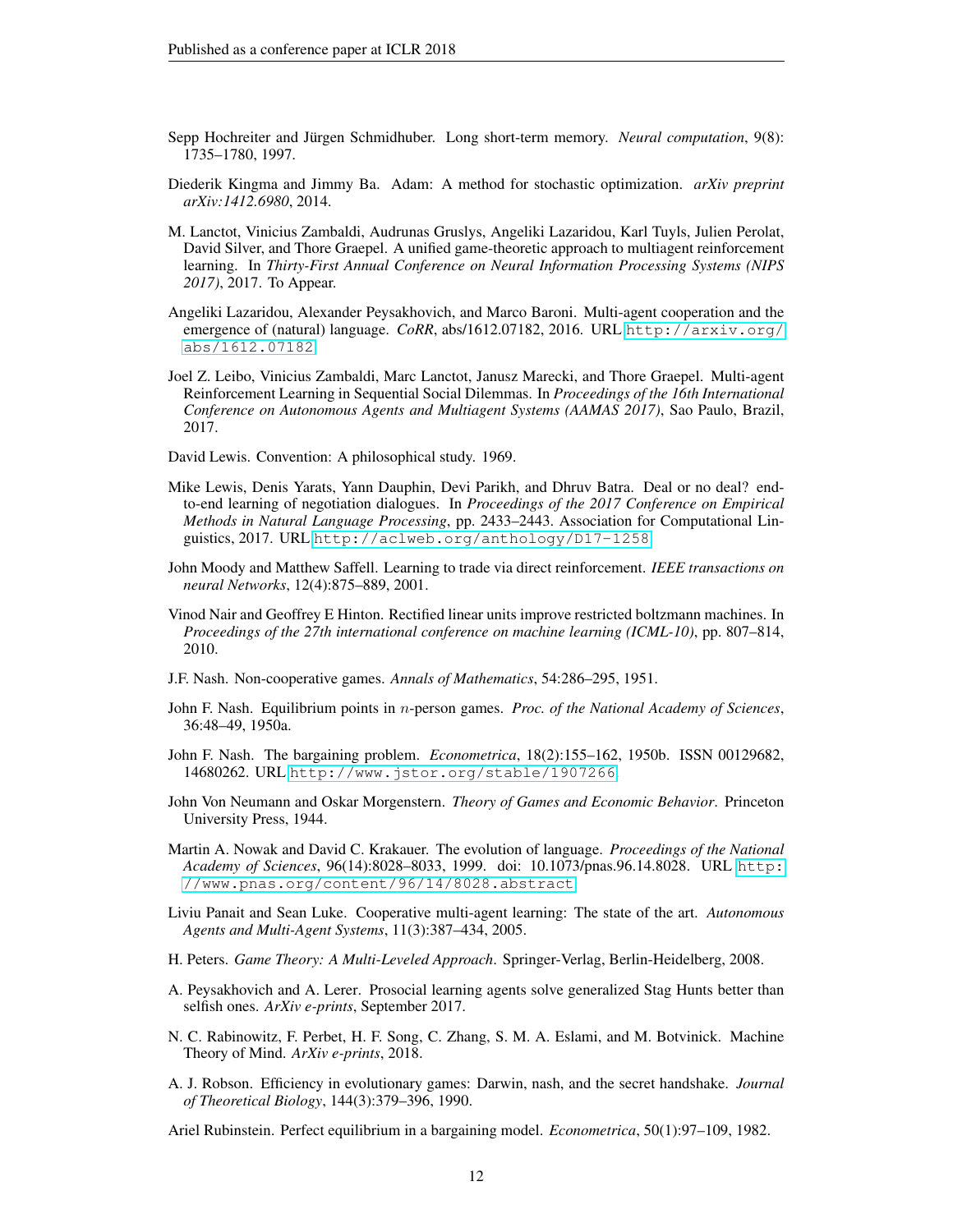- <span id="page-12-8"></span>Tuomas W. Sandholm and Robert H. Crites. Multiagent reinforcement learning in the iterated prisoner's dilemma. *Biosystems*, 37(1–2):147–166, 1996.
- <span id="page-12-2"></span>T.C. Schelling. *The Strategy of Conflict*. Harvard University Press, 1960.
- <span id="page-12-4"></span>David Silver, Julian Schrittwieser, Karen Simonyan, Ioannis Antonoglou, Aja Huang, Arthur Guez, Thomas Hubert, Lucas Baker, Matthew Lai, Adrian Bolton, Yutian Chen, Timothy Lillicrap, Fan Hui, Laurent Sifre, George van den Driessche, Thore Graepel, and Demis Hassabis. Mastering the game of go without human knowledge. *Nature*, 550:354–359, 2017.
- <span id="page-12-10"></span>S. J. Simon. *Design for Bidding*. Nicholson & Watson, 1949.
- <span id="page-12-5"></span>B. Skyrms. Signals, evolution and the explanatory power of transient information. *Philosophy of Science*, 69(3):407–428, 2002.
- <span id="page-12-1"></span>S. Sukhbaatar, A. Szlam, and R. Fergus. Learning multiagent communication with backpropagation. In *Proceedings of the 30th Conference on Neural Information Processing Systems (NIPS 2016)*, 2016.
- <span id="page-12-3"></span>Karl Tuyls and Gerhard Weiss. Multiagent learning: Basics, challenges, and prospects. *AI Magazine*, 33(3):41–52, 2012.
- <span id="page-12-0"></span>Kyle Wagner, James A. Reggia, Juan Uriagereka, and Gerald S. Wilkinson. Progress in the simulation of emergent communication and language. *Adaptive Behavior*, 11(1):37–69, 2003. doi: 10. 1177/10597123030111003. URL <https://doi.org/10.1177/10597123030111003>.
- <span id="page-12-7"></span>Ronald J. Williams. Simple statistical gradient-following algorithms for connectionist reinforcement learning. *Mach. Learn.*, 8(3-4):229–256, May 1992. ISSN 0885-6125. doi: 10.1007/ BF00992696. URL <https://doi.org/10.1007/BF00992696>.
- <span id="page-12-9"></span>Michael Wunder, Michael Littman, and Monica Babes. Classes of multiagent q-learning dynamics with  $\epsilon$ -greedy exploration. In *Proceedings of the 27th International Conference on International Conference on Machine Learning*, ICML'10, pp. 1167–1174, USA, 2010. Omnipress. ISBN 978- 1-60558-907-7. URL <http://dl.acm.org/citation.cfm?id=3104322.3104470>.
- <span id="page-12-6"></span>Wako Yoshida, Ray J. Dolan, and Karl J. Friston. Game theory of mind. *PLOS Computational Biology*, 4(12):1–14, 12 2008. doi: 10.1371/journal.pcbi.1000254. URL [https://doi.org/](https://doi.org/10.1371/journal.pcbi.1000254) [10.1371/journal.pcbi.1000254](https://doi.org/10.1371/journal.pcbi.1000254).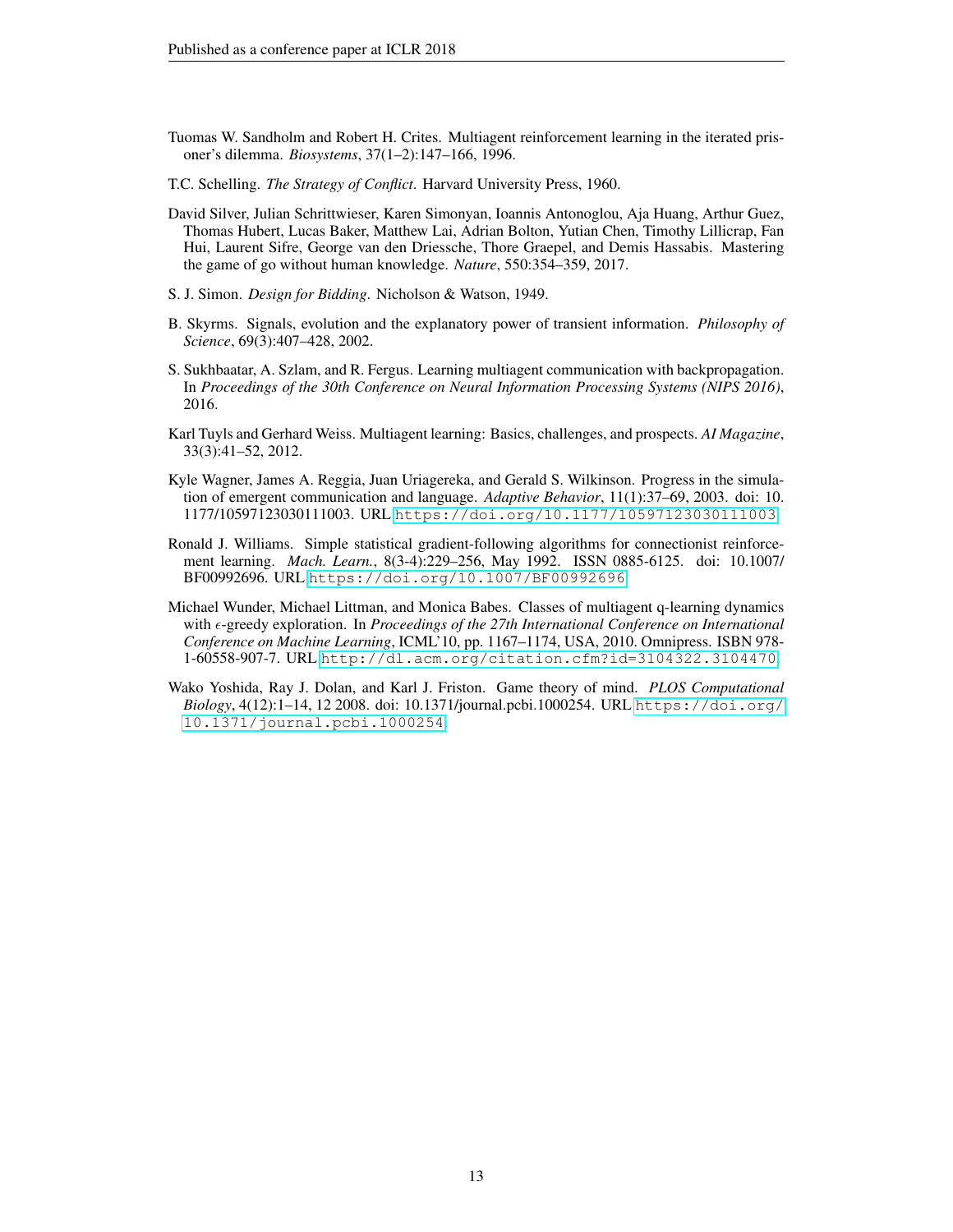# A ADDITIONAL FIGURES AND TABLES

<span id="page-13-0"></span>

Figure 5: a) Unigram statistics of symbol usage broken down by turn and by position within the utterance for selfish agents communicating via the linguistic channel. b) Bigram counts for selfish agents communicating via the linguistic channel, sorted by frequency.

<span id="page-13-1"></span>

Figure 6: Bigram usage in all interaction pairs between a fixed prosocial agent A and a community of 5 prosocial agent Bs. This is the only case where the average joint optimality reward of the negotiating agents is higher than the no communication baseline.